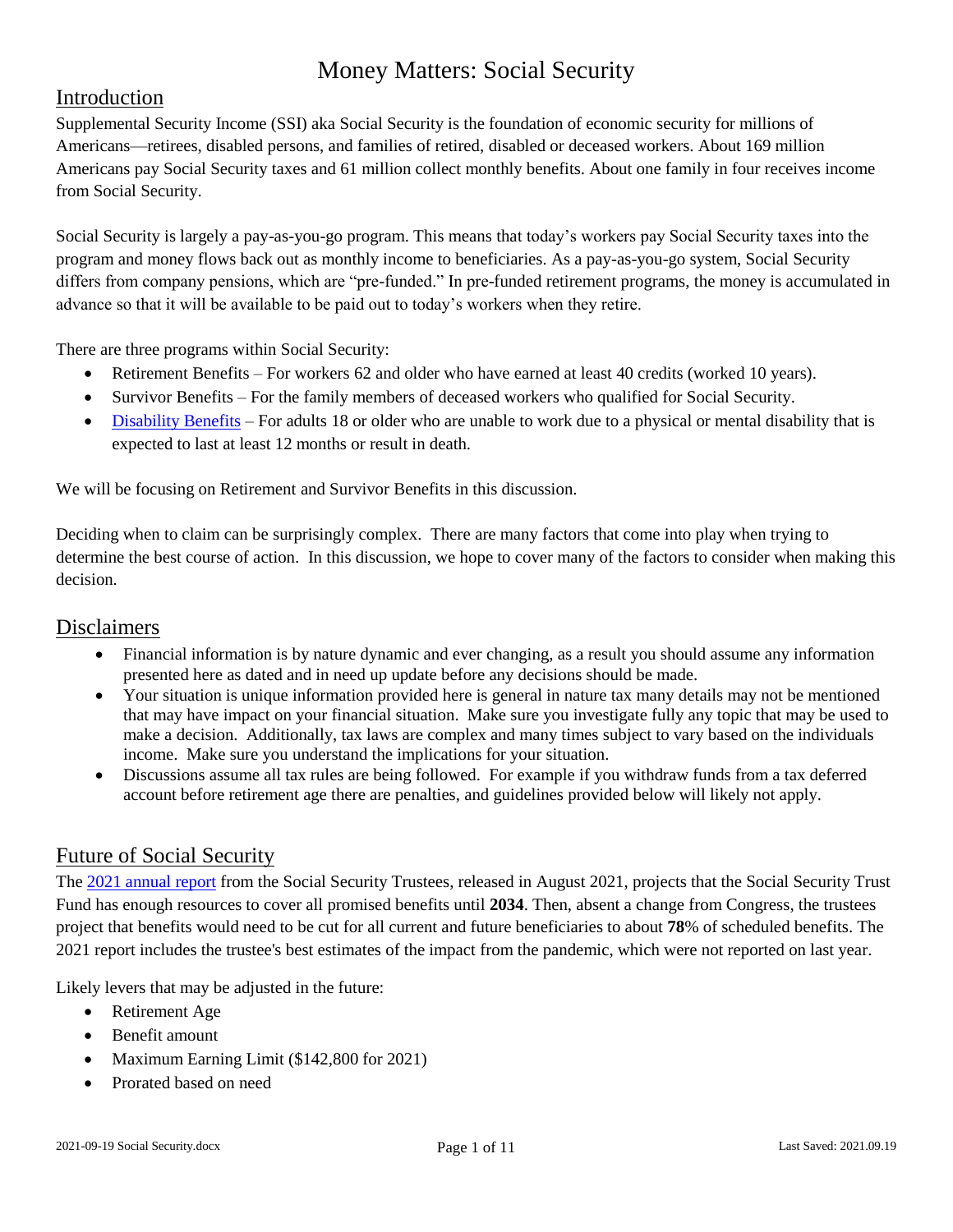### Qualifying for Social Security

The following criteria must be met to qualify for Social Security:

- **10 years** You must earn at contribute to SS for at least 10 years (with a minimal income of \$5,800/year). Technically the worker must earn 40 points to qualify, but this turns out to be 10 years of gainful employment in almost all situations.
- **How Much** Amount of SS received depends on a number factors including
	- o **Top 35 Years** Top earnings from 35 years of your contributions is used to calculate your benefit.
	- $\circ$  **When you collect** You can start collecting as early as 62, and delay up to age 70 to gain the most benefit from SS. Values below represent the [peak amount](https://faq.ssa.gov/en-US/Topic/article/KA-01897) that a person who maxes out contributions over a 35 year period is entitled to according to todays rules, you will likely get less, refer to you SS statement for your exact numbers.
		- Early Retirement  $(62)$  = Maximum benefit  $$27,888$
		- Full [Retirement](https://www.ssa.gov/oact/progdata/nra.html)  $(67^*)$  = Maximum benefit  $$37,776$
		- **Maximum Retirement (70)** = Maximum benefit **\$46,740**
- **Spousal Benefits** For married couples, the following benefits apply:
	- o Non Qualified benefits Even if you wouldn't normally qualify for Social Security, if your spouse qualifies your benefits could be up to one-half the amount your spouse is entitled to receive at full retirement age.
	- o Divorced If you are divorced and your marriage lasted at least 10 years, you may be able to get benefits on your former spouse's record.
	- o Deceased Spouse When one person in a marriage dies, SSA does not continue to pay for both persons benefits, but the remaining spouse is entitled to the greater amount of benefits between the couple.

### When to Claim

There are a number of factors to consider when determining the best time claim Social Security. Remember, Claiming early decreases your benefits (up to 24% less if taken at 62). Delaying claiming to 70 increases your benefit (up to 30% if taken at age 70). These decreases or increases of amount based on when the person has made the claim remain in effect for the rest of the individual's life [\(with one exception\)](https://www.ssa.gov/benefits/retirement/planner/suspend.html). Each person's situation is unique, but the following factors should be considered when making this decision:

- **Need** How badly the funds are needed. If you really need the funds, you may want to consider holding off on retirement.
- **Marriage status** Since upon the death of one of the spouses, the surviving spouse is entitled to the greater of the two benefits, the person who qualifies for lower benefits at full retirement may want to claim earlier, while the higher earner may want to delay claiming social security until they reach the Maximum Retirement age. More on this later.
- **Health Coverage** If you have a Health Savings Account that you would like to continue to contribute to, claiming Social Security benefits at Full Retirement age will enroll you in Medicare Part A, and you will no longer be able to contribute to a HSA.
- **Health Status and Longevity** Since claiming early or late permanently impacts the amount received from Social Security, persons in poor health may want to claim early while people with long life expectations may want to wait until Maximum Retirement age.
- 2021-09-19 Social Security.docx Page 2 of 11 Last Saved: 2021.09.19 **Cost of Living Adjustments (COLA)** – Remember Social Security is one of the few pension/Annuity like plans that provides a Cost of Living Adjustment(COLA). Most other annuities and pensions loose value over time due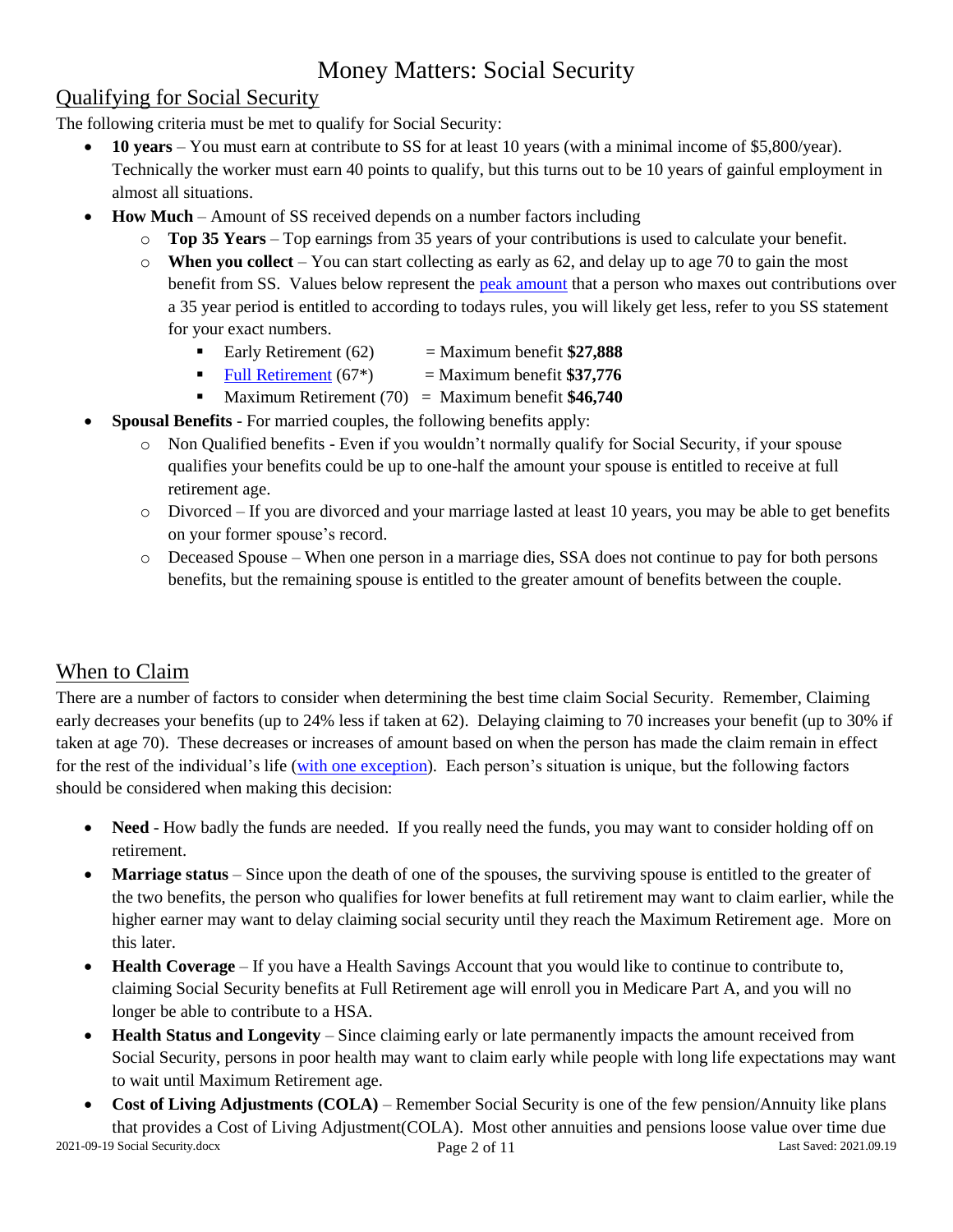to inflation, while Social Security should roughly hold its value. For instance a \$50,000/year Social Security benefit will be roughly worth the same in todays dollars 20 years in the future. For other non-COLA adjusted benefit plans(Pensions, Annuities, etc.) the same \$50,000 benefit would be [worth almost ½ of that](https://www.calculator.net/inflation-calculator.html?cstartingamount3=50000&cinrate3=3&cinyear3=20&calctype=3&x=71&y=21#backward) (\$27,683) in todays dollars in 20 years assuming 3% inflation.

Breakeven analysis – The age in your life when the total of the claimed SS benefits equal to the total benefits that you would have received if you had waited to take your benefits at Full Retirement Age or later. The Breakeven analysis along with your life expectancy should weigh heavily in the decision as to what age to start claiming Social Security Benefits.



## Effect of Early Retirement on Benefits (DOB Jan 2,  $1955$  $1955$ )<sup>1</sup>

# Effect of Late Retirement on Benefits (DOB Jan 2,  $1955$  $1955$ )<sup>1</sup>

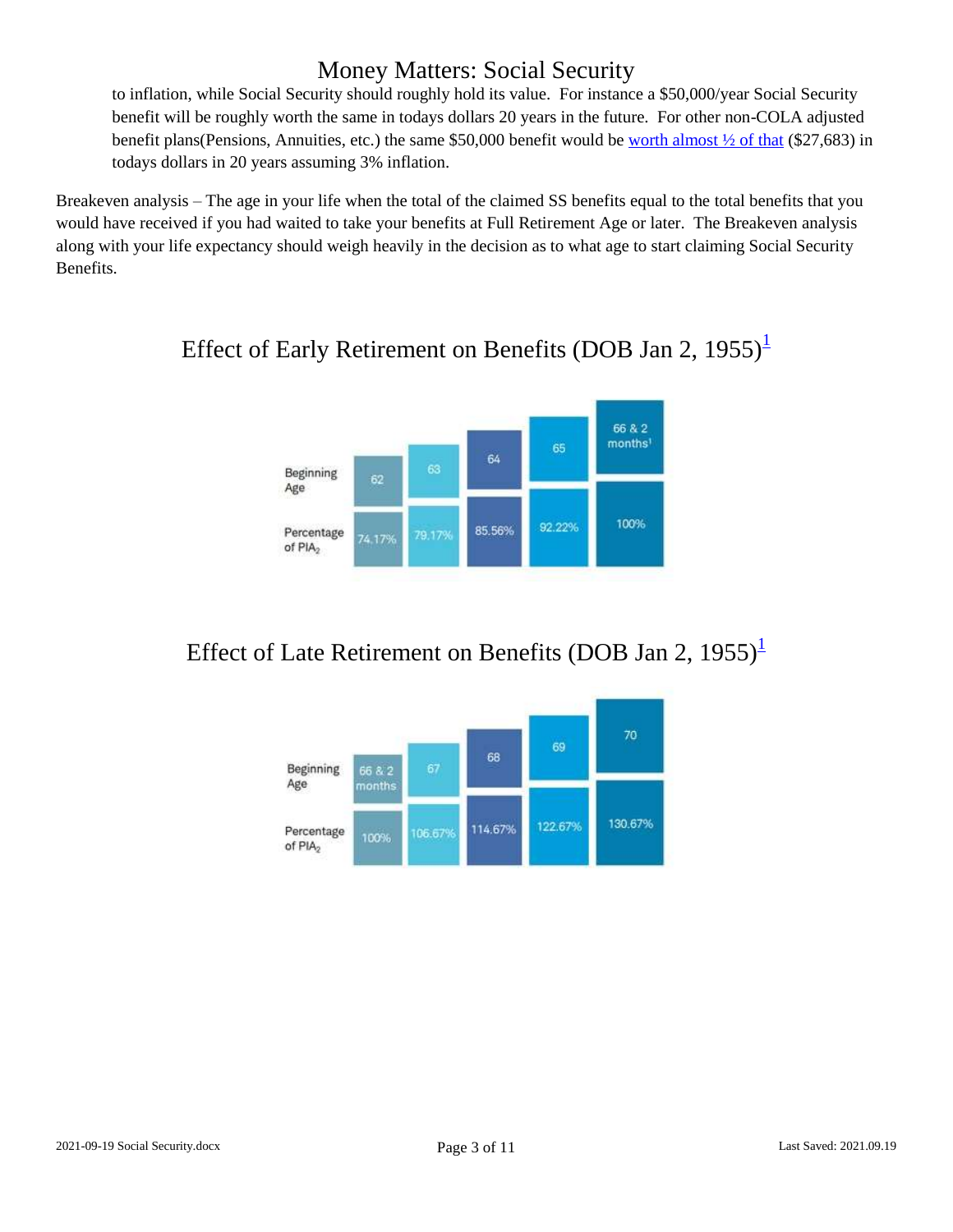#### Examples

The examples below utilize the following website references for calculations:

- Social Security: Estimate Your [Retirement Benefits](https://secure.ssa.gov/acu/ACU_KBA/main.jsp?URL=%2Fapps8z%2FARPI%2Fmain.jsp%3Flocale%3Den&LVL=4)
- VyStar Investment Services: Social Security [Break-Even](https://www.broadridgeadvisor.com/webresourcesview/ContentView.aspx?iptc=260136&wcKey=D1173E1F15856A9F0F65DAFD8FA7B815873431C99A4E1FDF729E24E7C97F0A5D718DC2591DA642B14F62275F9D72F0F8) Calculator
- John Hancock: See how your lifestyle impacts [Life Expectancy](https://www.johnhancockinsurance.com/life-expectancy-calculator.html)
- Actuaries Longevity Illustrator [for Married](https://www.longevityillustrator.org/Profile?m=1) Couples

#### **ShortTerm Stanley** – Single, Age 56 and in poor health and has determined the following information:

- o Retirement Benefits
	- Early Retirement  $(62)$ :  $$1,745/m$ onth
	- Full Retirement  $(67)$ :  $$2,538/m$ onth
	- Maximum Retirement (70): \$3,147/month
- o [Life Expectancy:](https://www.johnhancockinsurance.com/life-expectancy-calculator.html) 74 years
- o [Breakeven:](https://www.broadridgeadvisor.com/webresourcesview/ContentView.aspx?iptc=260136&wcKey=D1173E1F15856A9F0F65DAFD8FA7B815873431C99A4E1FDF729E24E7C97F0A5D718DC2591DA642B14F62275F9D72F0F8)

|                         | <b>Breakeven Age with other retirement</b>         |              |              |  |  |
|-------------------------|----------------------------------------------------|--------------|--------------|--|--|
| <b>Benefits Claimed</b> | <b>Maximum (70)</b><br>Full $(67)$<br>Early $(62)$ |              |              |  |  |
| Early $(62)$            | N/A                                                | 77 Years Old | 79 years old |  |  |
| Full $(67)$             | 77 Years Old                                       | N/A          | 82 Years old |  |  |
| Maximum (70)            | 79 years old                                       | 82 Years old | N/A          |  |  |



#### Discussion

If Stanley really expects to kick the bucket early (age 74), he may want to consider claiming SS benefits early since he will have to live to 77 to breakeven if he waits to take SS at Full Retirement, and 79 to breakeven if he waits to claim the Maximum retirement. In this scenario, Stanley is betting that he will have an early demise, if he is wrong, he will have suffered economic loss. He may want to hedge his bets and wait until Full retirement age where if he happens to live just three years longer than his projected life expectancy, he will breakeven with claiming Early benefits. Waiting to claim benefits until he is 70 would probably not be to his benefit since he will have to live to be 82 years old to breakeven with claiming at Full retirement age.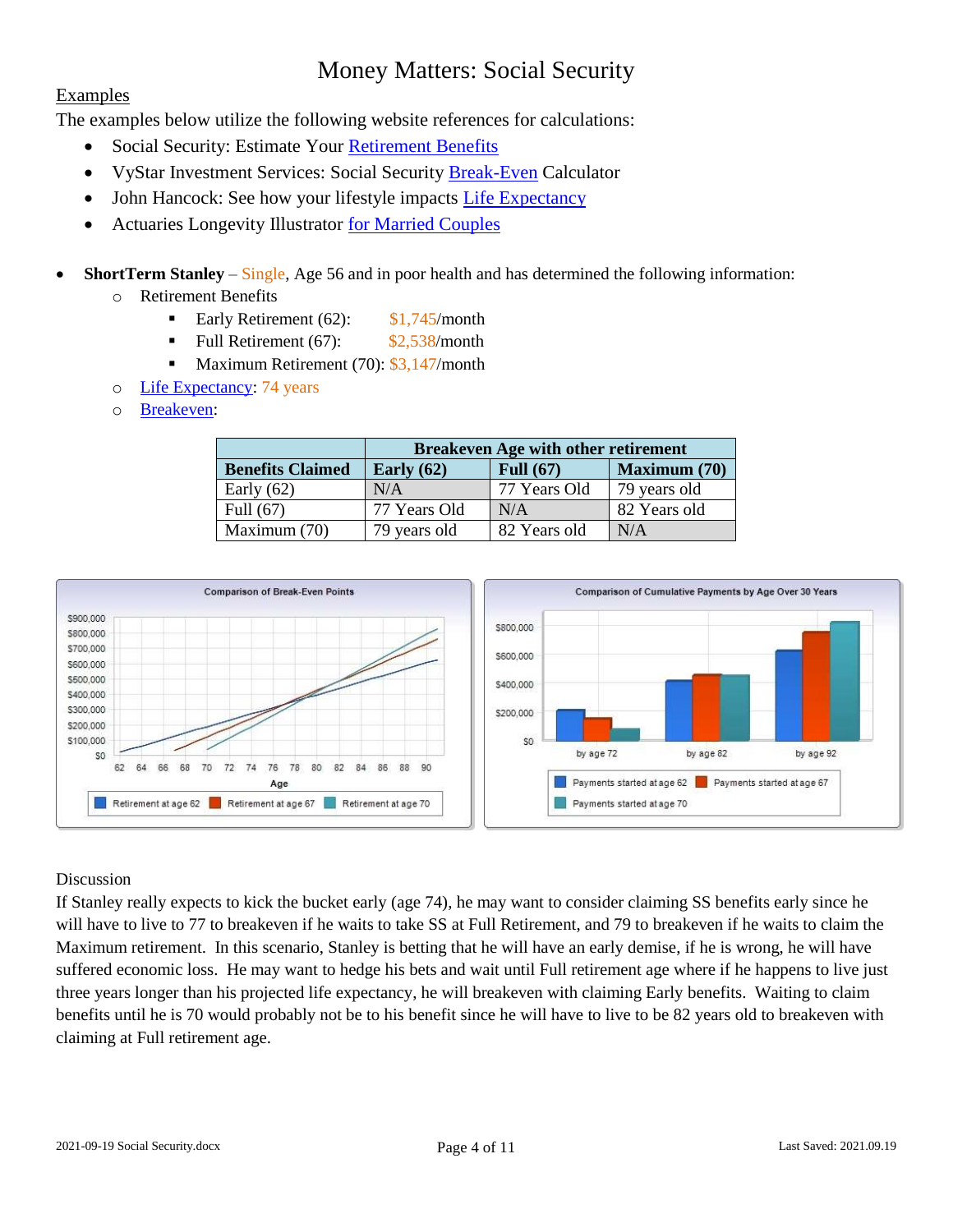- **Jamie and Pat** A married couple, Jamie(56), Pat (61) are both in excellent health.
	- o Retirement Benefits *Note: Pat is the higher earner here...*

| Jamie $(56)$ |                                           |               |           | Pat (61) – The Higher Earner              |               |
|--------------|-------------------------------------------|---------------|-----------|-------------------------------------------|---------------|
|              | Early Retirement (62):                    | \$1,745/month | $\bullet$ | Early Retirement (62):                    | \$1,980/month |
|              | Full Retirement (67):                     | \$2,538/month |           | Full Retirement (67):                     | \$2,812/month |
|              | Maximum Retirement $(70)$ : \$3,147/month |               |           | Maximum Retirement $(70)$ : \$3,487/month |               |

o Life Expectancy – Survivor benefits come into play here, so we are interested not only in the life expectancy of Jamie and Pat, but also the expectancy of at least one survivor. This is considerably longer than each individual. This is based on a 50% chance of survival; interestingly there is a 25% change of one of them living another 41 years making Jamie 97 and Pat 102.

#### **Life Expectancy**

| <b>Jamie</b>       | Pat                | <b>Either alive</b>    | Both alive            |
|--------------------|--------------------|------------------------|-----------------------|
| $(32 \text{ yrs})$ | $(30 \text{ yrs})$ | $(37 \text{ yrs})$     | $(25 \text{ yrs})$    |
| 88                 | 91                 | Jamie=93<br>$Pat = 98$ | Jamie=81<br>Pat= $86$ |

#### **[Life Expectancy Probability table](https://www.longevityillustrator.org/Profile?m=1)**

| Years | <b>Jamie</b> | Pat   | <b>Either</b> | <b>Both</b> |
|-------|--------------|-------|---------------|-------------|
| 0     | 100%         | 100%  | 100%          | 100%        |
| 5     | 97%          | 97%   | 99%           | 95%         |
| 10    | 94%          | 94%   | 99%           | 89%         |
| 15    | 89%          | 89%   | 99%           | 80%         |
| 20    | 83%          | 81%   | 97%           | 67%         |
| 25    | 73%          | 68%   | 91%           | 49%         |
| 30    | 58%          | 49%   | 79%           | 28%         |
| 35    | 39%          | 27%   | 55%           | 11%         |
| 40    | 20%          | 11%   | 29%           | 2%          |
| 45    | 7%           | 3%    | 10%           | $1\%$       |
| 50    | 2%           | $1\%$ | 3%            | $1\%$       |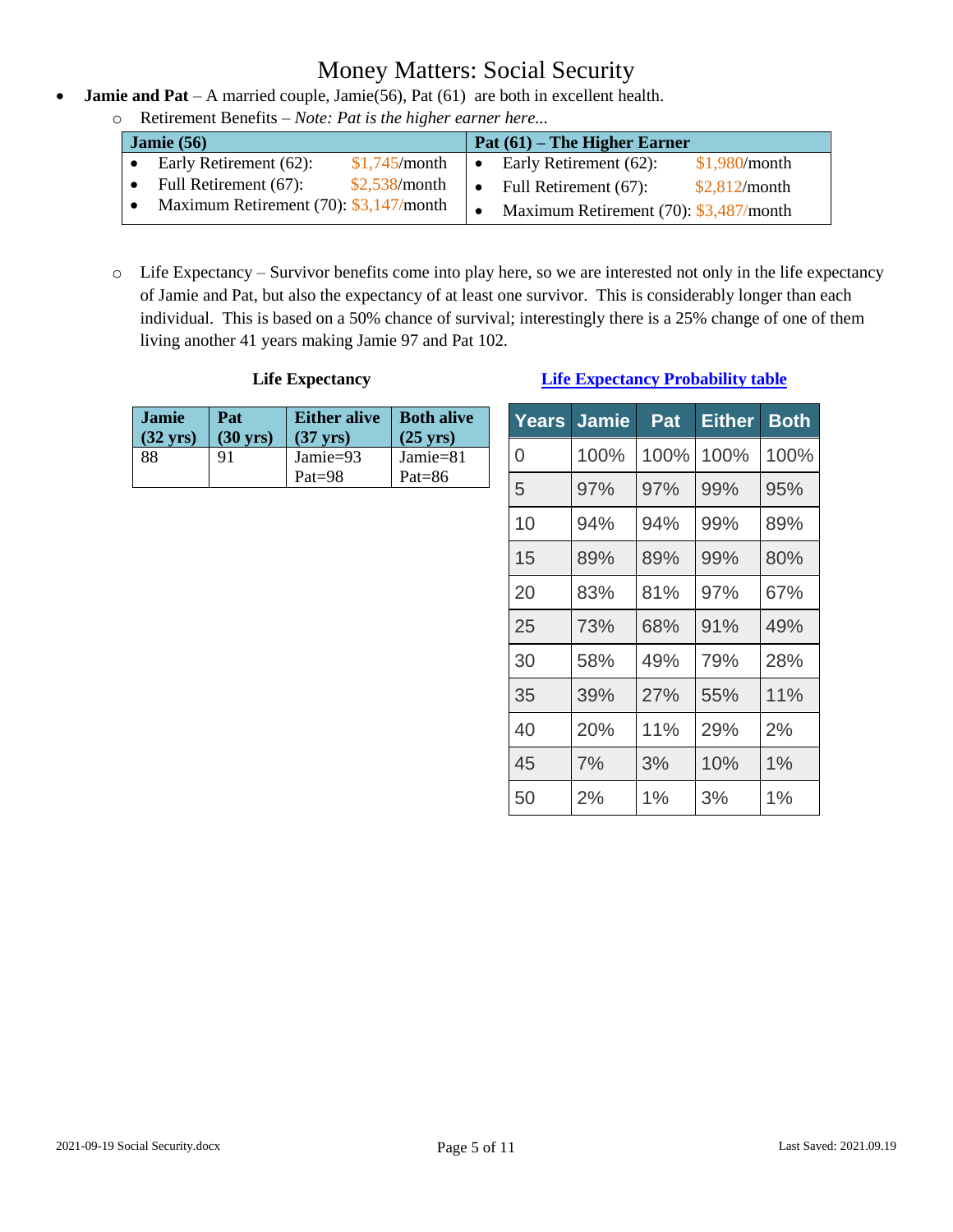o [Breakeven](https://www.broadridgeadvisor.com/webresourcesview/ContentView.aspx?iptc=260136&wcKey=D1173E1F15856A9F0F65DAFD8FA7B815873431C99A4E1FDF729E24E7C97F0A5D718DC2591DA642B14F62275F9D72F0F8) Data:



| <b>Jamie</b>            | <b>Breakeven Age with other retirement</b>         |              |              |  |
|-------------------------|----------------------------------------------------|--------------|--------------|--|
| <b>Benefits Claimed</b> | <b>Maximum (70)</b><br>Full $(67)$<br>Early $(62)$ |              |              |  |
| Early $(62)$            | N/A                                                | 77 Years Old | 79 years old |  |
| Full $(67)$             | 77 Years Old                                       | N/A          | 82 Years old |  |
| Maximum (70)            | 79 years old                                       | 82 Years old | N/A          |  |



#### **Pat Summary**



| <b>Pat</b>              | <b>Breakeven Age with other retirement</b> |                     |              |  |
|-------------------------|--------------------------------------------|---------------------|--------------|--|
| <b>Benefits Claimed</b> | Early $(62)$                               | <b>Maximum (70)</b> |              |  |
| Early $(62)$            | N/A                                        | 78 Years Old        | 80 years old |  |
| Full (67)               | 78 Years Old                               | N/A                 | 82 Years old |  |
| Maximum (70)            | 80 years old                               | 82 Years old        | N/A          |  |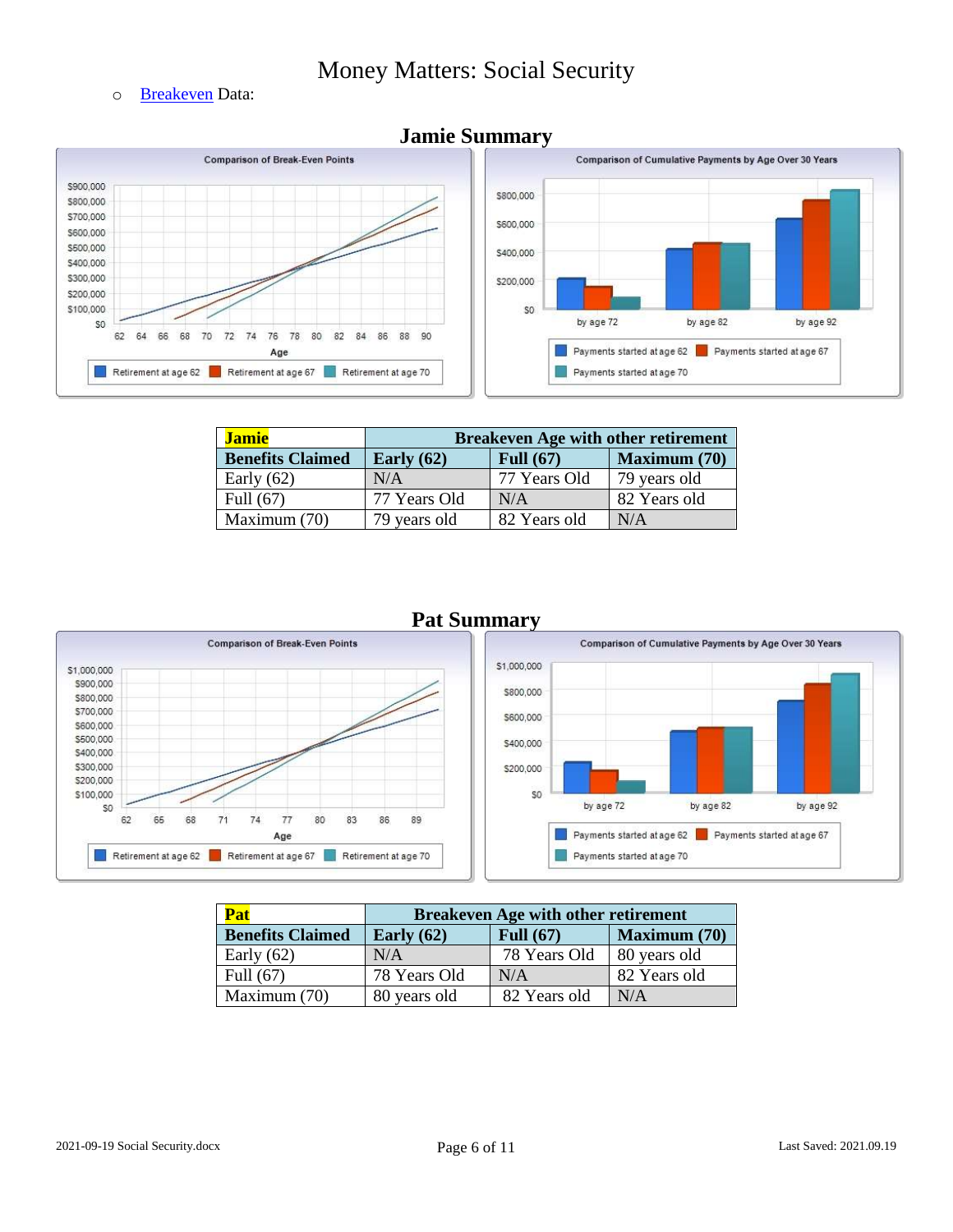#### Discussion

A popular approach for couples is to have the person who qualifies for the higher benefits (Pat) wait until age 70 to claim Maximum benefits. The reason for this is that if Pat were to die, Jamie's benefits will automatically be stepped up to what Pat's benefits were thus softening the decrease in income since Social Security will no longer pay benefits to the deceased person. The real question is should Jamie take Early, or wait five years later for Full Retirement? Data that may assist with this decision would be income:

| <b>Scenario (Claim</b>  | $-$ Year 1 $-$             | $-Year$ 3--                     | $-Year$ 5--                | $-Year 8$ --                    |
|-------------------------|----------------------------|---------------------------------|----------------------------|---------------------------------|
| Year)                   | Jamie $(62)$<br>Pat $(67)$ | Jamie $(65)$<br><b>Pat</b> (70) | Jamie $(67)$<br>Pat $(72)$ | <b>Jamie</b> $(70)$<br>Pat (75) |
| Jamie $(62)$ Pat $(70)$ | \$20,940/yr                | \$62,784/yr                     | \$62,784/yr                | \$62,784/yr                     |
| Jamie (67) Pat (70)     | \$0/yr                     | \$41,844/yr                     | \$72,300/yr                | \$72,300/yr                     |

#### **Yearly Income from Social Security**

IF Jamie files Early (62), they will accumulate an extra \$104,700 upfront (ie amount gained before reaching Full retirement age). On the other hand, if Jamie waits to Full Retirement (67) they will be pulling in \$9,516/year once they start collecting. The break even for waiting to file to claim in comparison of these two scenarios is about 11 years, Jamie will be 73 and Pat will be 78.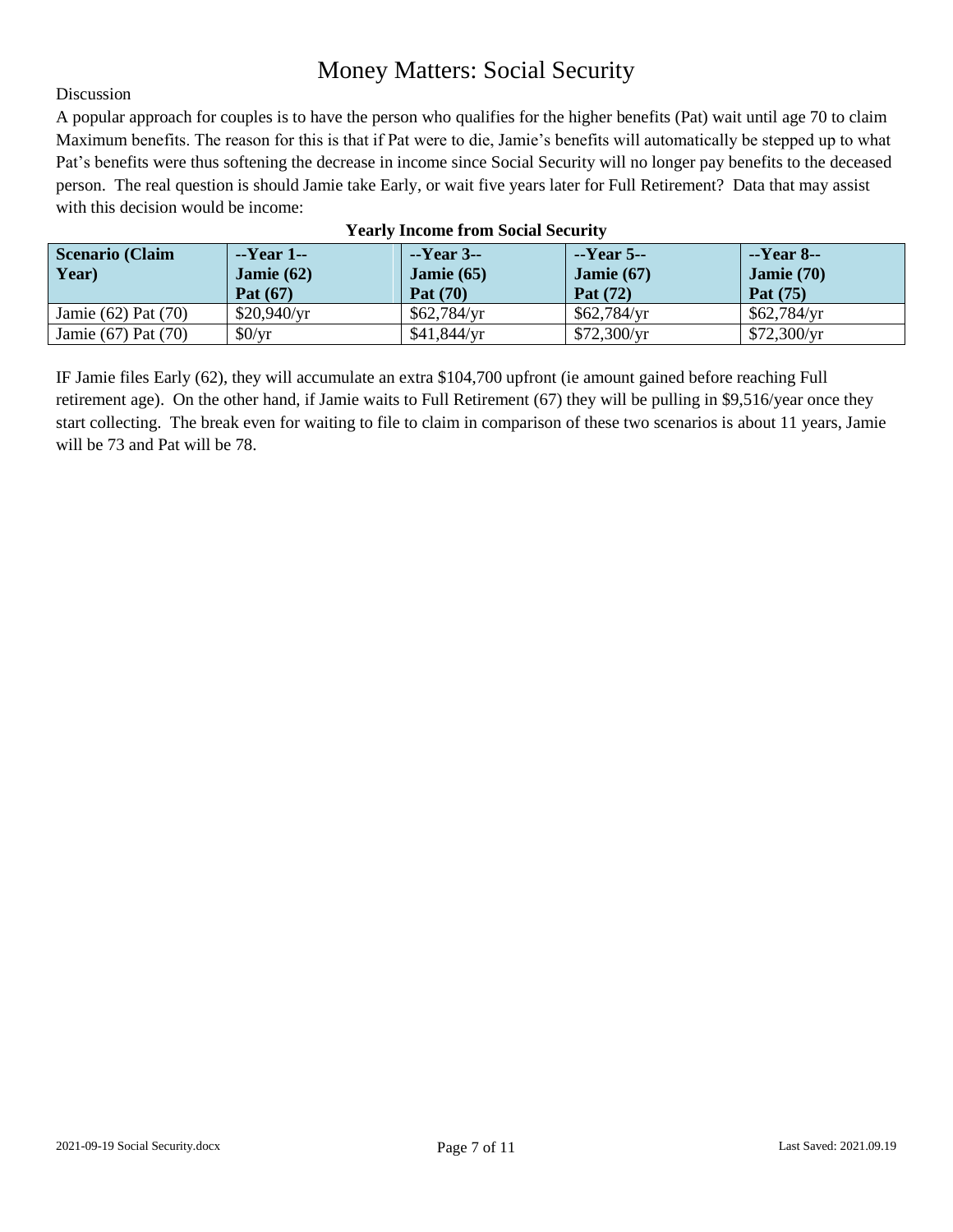#### Tax Considerations

Up to 85% of your Social Security Benefits may be taxable, dependent upon the taxpayers income and filing status. Note: Income includes pensions, wages, interest, dividends, and capital gains, taxable IRA/401k, etc withdraws

#### $TaxCheck = ($  $\mathbf{1}$  $\frac{1}{2}$ SS) +

Amount of SS that is tax

| <b>Percent SS that</b> | <b>Filing Status</b> | <b>Tax Check</b>                    |                                      |
|------------------------|----------------------|-------------------------------------|--------------------------------------|
| is Taxable             |                      | $(\frac{1}{2}SS$ benefits) + Income |                                      |
| None                   | Single               | < \$25,000                          | No tax in SS income                  |
| None                   | <b>MFJ</b>           | < \$32,000                          | No tax on SS income                  |
| 50%                    | Single,              | $$25,000 - $34,000$                 | Must pay taxes on 50% of SS benefits |
|                        | HH, QW               |                                     |                                      |
| 50%                    | <b>MFJ</b>           | $$32,000 - $44,000$                 | Must pay taxes on 50% of SS benefits |
| 85%                    | Single,              | > \$34,000                          | Must pay taxes on 85% of SS benefits |
|                        | HH, QW               |                                     |                                      |
| 85%                    | <b>MFJ</b>           | > \$44,000                          | Must pay taxes on 85% of SS benefits |

#### **Examples**

- **Poor Pete** Single will receive \$20,100 SS benefits for the year and has \$2,000 income from interest, dividends and capital gains for the year.  $\rightarrow$  None of his SS will be taxable.
	- o Tax Check: \$20,100/2 + \$2,000 = **\$12,050**
	- $\circ$  Taxable Income for the year = SS + Taxable Income =  $$0 + $2,000 = $2,000$
	- o Taxes Due for the year (0% Tax Bracket) = **\$0, No Taxes Due**
- **Jack & Jill** Married Filing Jointly (MFJ) will receive \$66,000 SS combined benefits for the year and has \$2,000 income from interest, dividends and capital gains for the year. %50 percent of their SS will be taxable.
	- o Tax Check: \$66,000/2 + \$2,000 = **\$35,000**
	- $\circ$  Taxable Income for the year =  $\frac{1}{2}$  SS + Taxable Income = \$33,000 + \$2,000 = \$35,000
	- o Taxes Due for the year (12% Tax Bracket) = **\$4,200 Taxes Due**
- **Moneybags Martha** Head of Household (HH) will receive \$32,000 SS benefits for the year. Martha has decided to purchase a new house this year and withdraws \$80,000 from her tax differed IRA for part of a down payment on the house. Additionally, Martha has \$8,000 income from interest, dividends, and capital gains for the year.  $\rightarrow$  %85 percent of his SS will be taxable.
	- o Tax Check: \$32,000/2 + (\$80,000 + \$8,000) = **\$104,000**
	- $\circ$  Taxable Income for the year =85% SS + Taxable Income =  $0.85(32,000) + $80,000 + $8,000 = $115,200$
	- o Taxes Due for the year (24% Tax Bracket) = **\$27,648 Taxes Due**
- **Ricky Roth** Head of Household (HH) will receive \$32,000 SS benefits for the year. Ricky has decided to purchase a new house this year and withdraws \$80,000 from his ROTH IRA for part of a down payment on the house. Additionally, Ricky has  $$8,000$  income from interest, dividends, and capital gains for the year.  $\rightarrow$  None of his SS will be taxable.
	- o Tax Check: \$32,000/2 + \$8,000 = **\$24,000**
	- o Taxable Income for the year  $= SS + Taxable$  Income  $= 0 + $8,000 = $8,000$
	- o Taxes Due for the year (0% Tax Bracket) = **\$0, No Taxes Due** (Using his ROTH, Ricky is paying \$27,648 less in taxes then Martha had to even though their finances are identical!)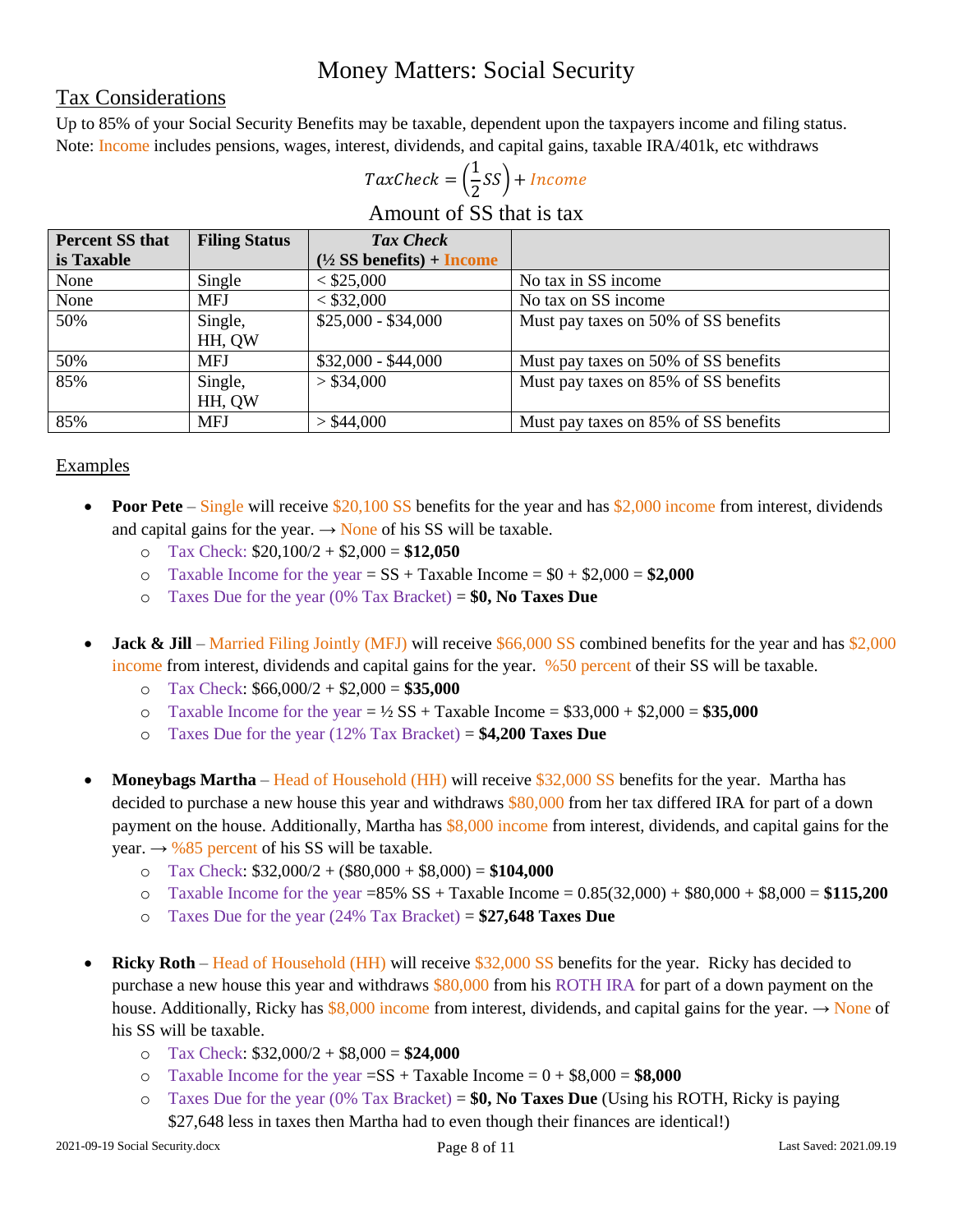- **Downsize Doug** Single, will receive \$18,000 SS benefits for the year. Doug has decided to sell his house and rent an apartment. Doug purchased his house for \$150,000 twenty years ago and has now sold it for \$550,000 for a capital gain of \$400,000. \$250,000 is not taxable according to current tax laws when selling a primary residence, so only \$150,000 will count toward his income for the year, Additionally Doug received \$15,000 from interest, and dividends, and his pension for the year.  $\rightarrow$  %85 percent of his SS will be taxable.
	- o Tax Check: \$18,000/2 + (\$150,000 + \$15,000) = **\$174,000**
	- o Taxable Income for the year =SS + Taxable Income = 0.85(18,000) + \$150,000 + 15,000 = **\$180,300**
	- o Taxes Due for the year (32% Tax Bracket) = **\$57,696 Taxes Due**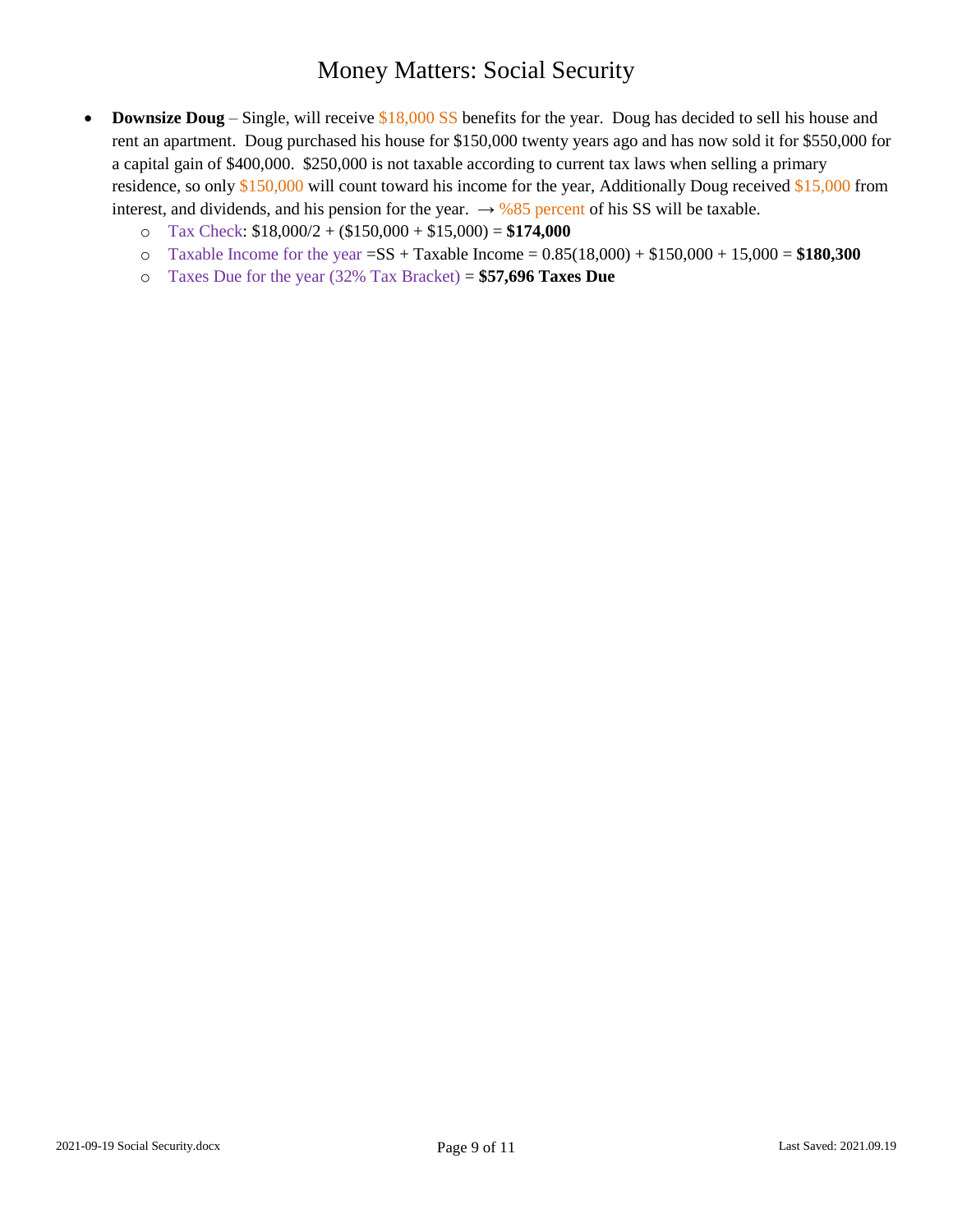### Medicare Premiums

More than likely Social Security income may be a large part of your income in retirement. As such, it may impact your Medicare Part B premium. Currently the Premium amount for Part B is based on the Modified Adjusted Gross Income (MAGI) and filing status (ie single married filing joint ect.). For 2020 the standard monthly rate is \$144.60/person. However, an additional amount is charged based on a **two year** look-back period for your MAGI, Social Security, being part of your MAGI. This additional assessment is known as Income-Related Monthly Adjustment Amount (IRMAA). Get the latest information at the [Medicare website](https://www.medicare.gov/) on the [Part B cost.](https://www.medicare.gov/your-medicare-costs/part-b-costs) Information below is from the Medicare Website.

It should be noted that these premiums can be rather large! One technique that could be employed to reduce these premiums would be to reduce your MAGI by converting retirement accounts (IRA, 401k, etc) to Roth accounts since money withdrawn from ROTH accounts currently are not included in MAGI calculations. This technique takes forethought and planning.

*The standard Part B premium amount in 2021 is \$148.50. Most people pay the standard Part B premium amount. If your modified adjusted gross income as reported on your IRS tax return from 2 years ago is above a certain amount, you'll pay the standard premium amount and an Income Related Monthly Adjustment Amount (IRMAA). IRMAA is an extra charge added to your premium.*

| If your yearly income in 2019 (for what you pay in 2021) was | You pay each                               |                                           |                    |  |
|--------------------------------------------------------------|--------------------------------------------|-------------------------------------------|--------------------|--|
| File individual tax<br>return                                | File joint tax return                      | File married $\&$<br>separate tax return  | month (in $2021$ ) |  |
| \$88,000 or less                                             | \$176,000 or less                          | \$88,000 or less                          | \$148.50           |  |
| above $$88,000$ up to<br>\$111,000                           | above $$176,000$ up to<br>\$222,000        | Not applicable                            | \$207.90           |  |
| above $$111,000$ up to<br>\$138,000                          | above $$222,000$ up to<br>\$276,000        | Not applicable                            | \$297.00           |  |
| above $$138,000$ up to<br>\$165,000                          | above $$276,000$ up to<br>\$330,000        | Not applicable                            | \$386.10           |  |
| above \$165,000 and<br>less than \$500,000                   | above \$330,000 and<br>less than \$750,000 | above \$88,000 and<br>less than \$412,000 | \$475.20           |  |
| \$500,000 or above                                           | \$750,000 and above                        | \$412,000 and above                       | \$504.90           |  |